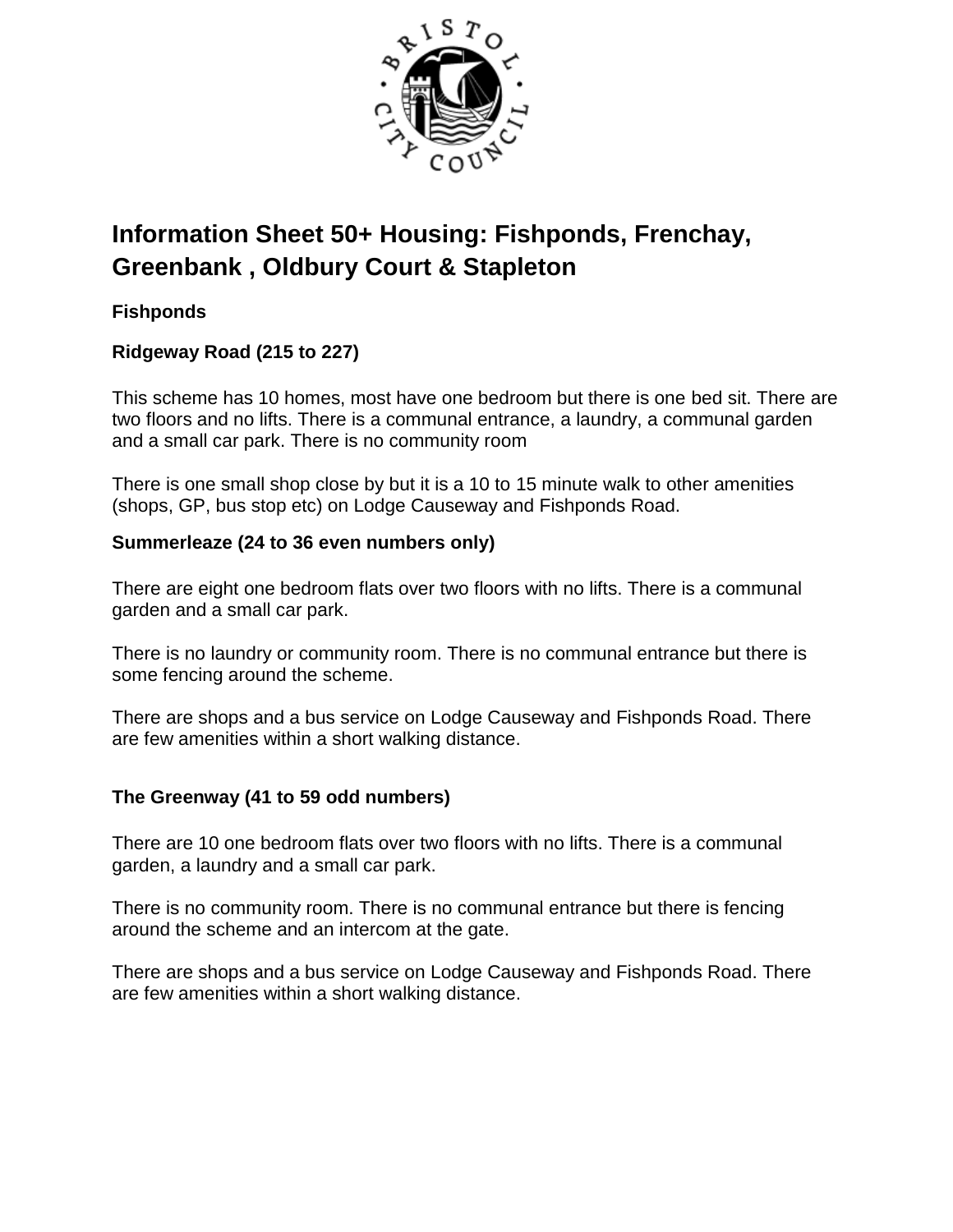### **Frenchay**

#### **Shearwater Court, Begbrook Lane**

This scheme has 32 one bedroom flats and one two bedroom flat over two floors with no lift.

There is a communal entrance with an intercom, a laundry, a large community room and communal gardens. There is a small car park.

There is a bus service reasonably close by but there are few amenities within a short walking distance. This scheme is in a quiet residential area.

#### **Greenfinch Lodge, Kingfisher drive**

This scheme has 33 one bedroom flats over two floors with no lift. There is a communal entrance with an intercom, a laundry, a large community room and communal gardens.

There is a small car park. There is a bus service reasonably close by but there are few amenities within a short walking distance. This scheme is in a quiet residential area.

### **Wren Drive (1 to 36)**

This scheme is a mix of two bedroom flats and bungalows. The flats have communal entrances with an intercom, the bungalows do not. There is no community room or laundry. There are communal gardens and some car parking facilities.

The scheme is in a quiet residential area but there are few amenities within a short walking distance.

#### **Greenbank**

#### **Greenhaven, Greenbank Avenue East**

This scheme has 33 one bedroom and one two bedroom flats over two floors with no lift.

It has a communal entrance with an intercom, community room, laundry and communal gardens. There is a small parking area. There is a bus service very close by on Greenbank Avenue.

#### **Bloy Street (67 to 89)**

This scheme has 12 one bedroom flats over two floors with no lift. It has a communal entrance with an intercom, laundry and communal gardens. There is no community room or car park.

There is a small shop close by but few other amenities within a short walking distance.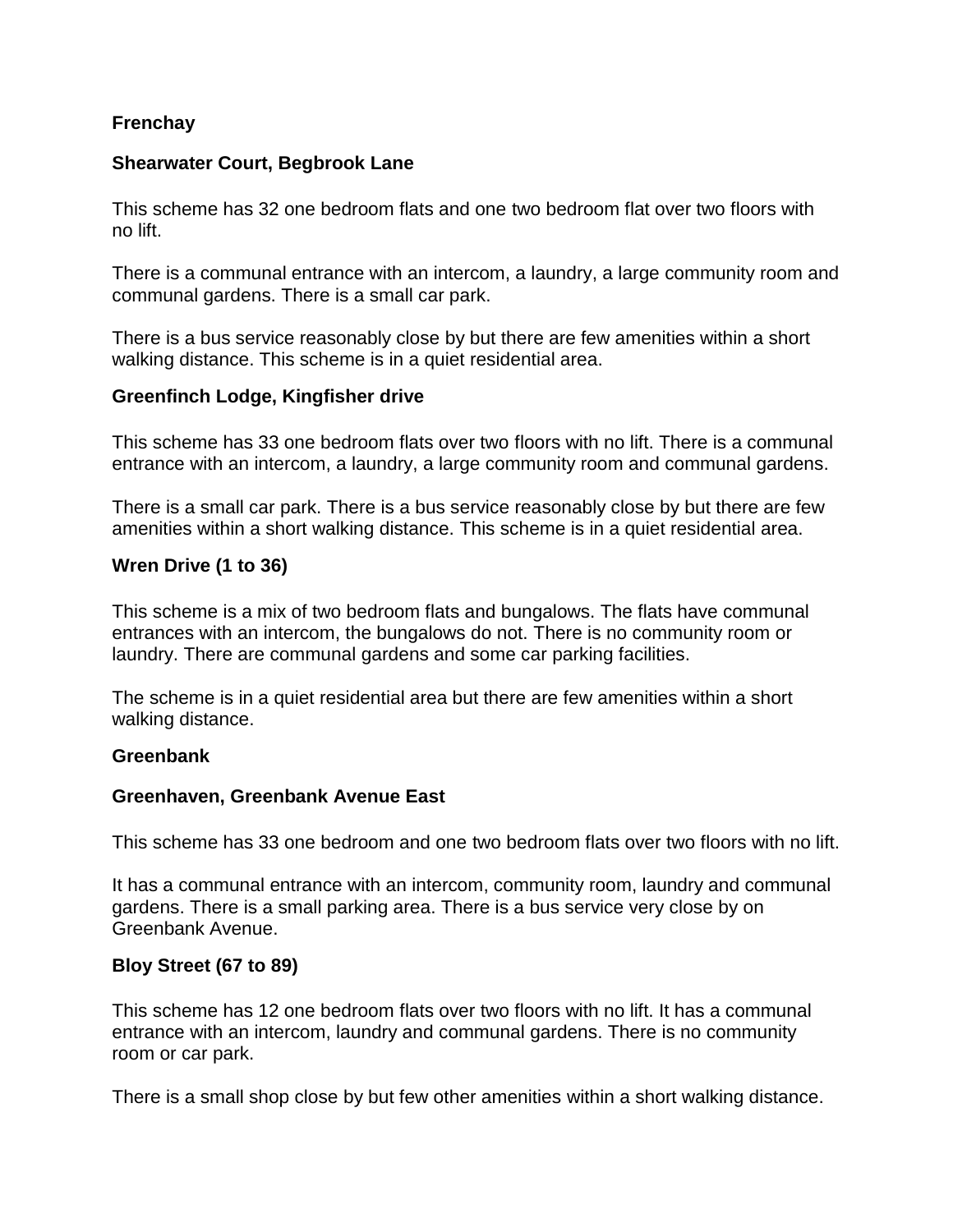#### **Oldbury Court**

#### **Vassall House, Doddisham Walk**

This scheme has nine bed sits, 18 one bedroom and one two bedroom flats over two floors with no lift.

There is a community room, laundry and communal gardens. There is no communal entrance.

It is a quiet residential area. The closest shops and bus service are on Gill Avenue.

#### **Cunningham Gardens (1 to 26)**

This scheme has three bed sits and 23 one bedroom flats over two floors with no lifts.

There is a laundry and communal gardens but no community room. Flats 13 to 26 have a communal entrance, flats 1 to 12 do not.

There are shops close by on Lanaway Avenue and there is a bus service very close by on Gill Avenue

#### **Stapleton**

#### **Meadowsweet Court, Foxglove Close**

This scheme has 26 one bedroom flats over two floors with no lift. There is a community room, laundry and communal gardens. There is a communal entrance with an intercom but a few flats have their own individual front doors. There is a medium size car park.

It is a modern building, built in 1990. It is a very quiet residential area. There is a bus service close by but there are few amenities within a short walking distance.

#### **Glossary of terms**

Scheme: A collection of homes located in the same building or in the same grounds.

Communal room: A meeting room residents share which can be used for meetings, coffee mornings etc.

Communal entrance: This means that there is a main entrance door shared by tenants and the entrances to individual homes will be inside. There may also an intercom at the communal entrance connected to each flat.

Intercom: A telephone line between your flat and the communal entrance.